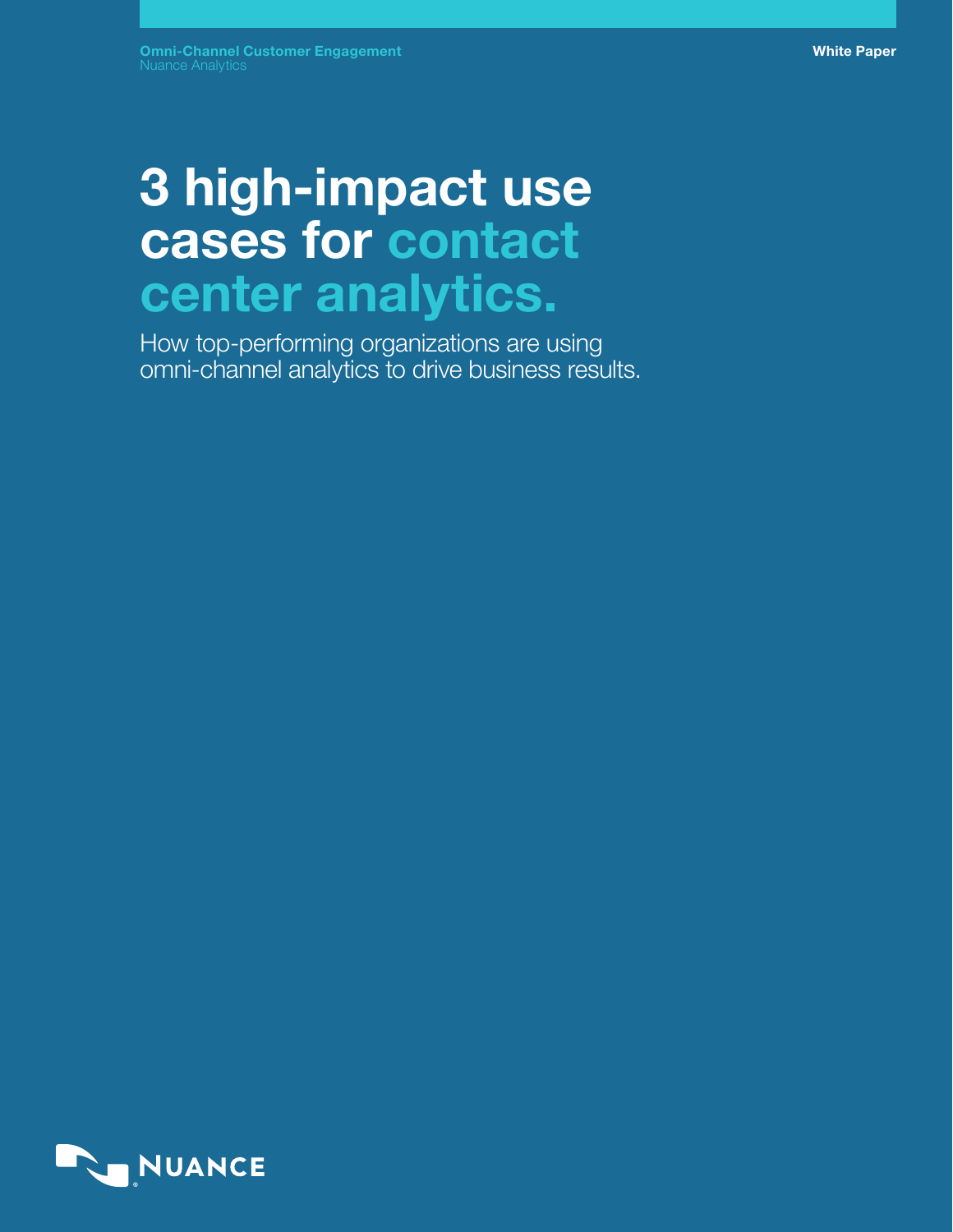# Table of contents

- Top performance begins with analysis / p2
- Knowing your customer / p3
- Supporting agents in the contact center / p4
- Managing risk and ensuring compliance / p5
- Now it's your turn—and we can help / p7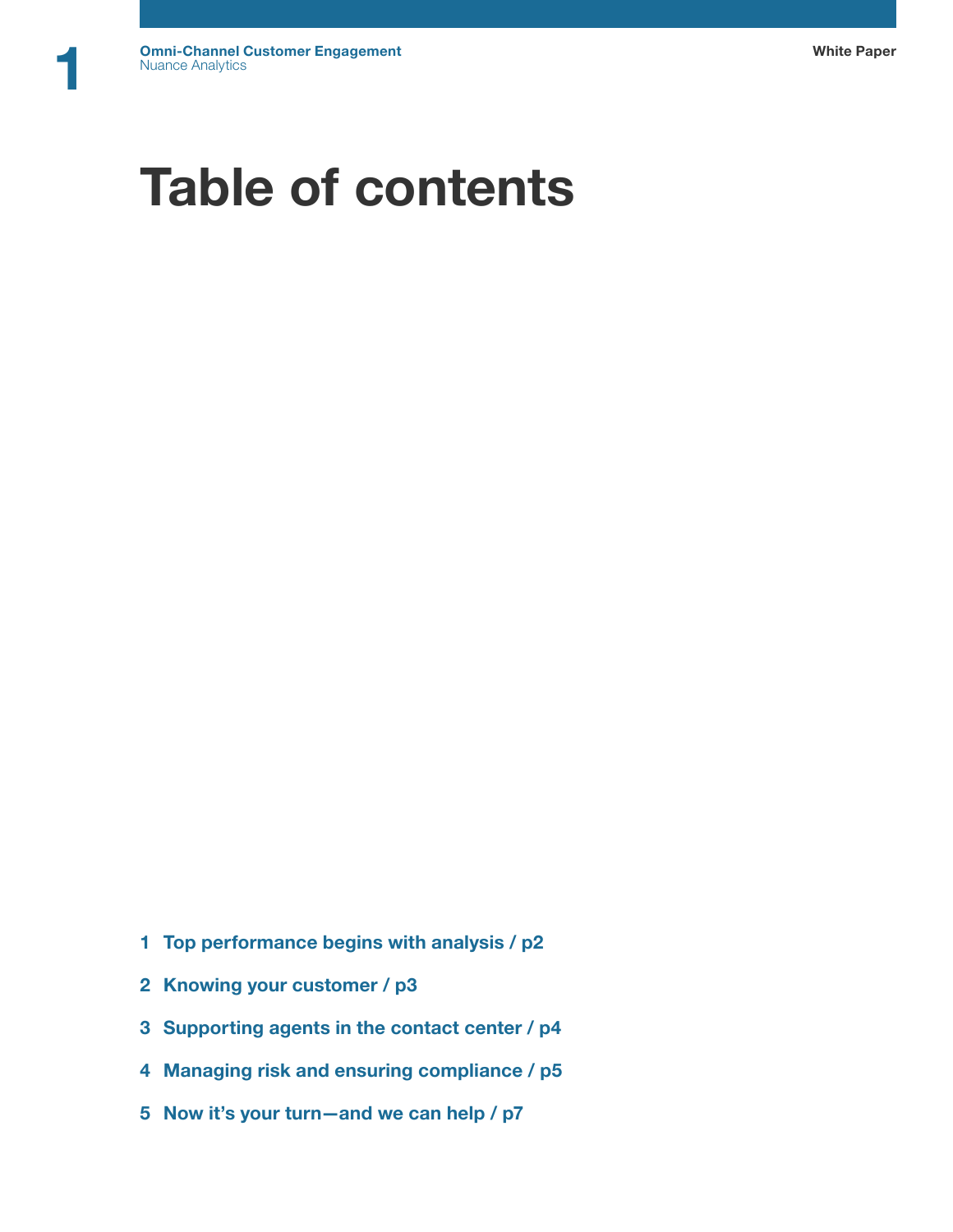### Top performance begins with analysis

Ultimately, everything you do in your contact center should be aimed at improving customer experience—and with analytics, you can understand exactly what you need to do to achieve this.

#### The making of a happy customer

The most recent Forrester US Customer Experience Index found something fascinating: more than ever, emotion is the key to creating customer experiences that drive long-term loyalty to your business. However, it isn't as simple as making your customer happy-the research suggests it's no longer the single most important emotion.

The report identified five other emotions that consistently boost satisfaction, loyalty and brand advocacy: customers want to feel appreciated, confident, delighted, respected, and valued. (Interestingly, anger doesn't have the biggest negative impact on loyalty—it's annoyance, disappointment and frustration that actively drive customers away.) $1$ 

The report also highlighted that leaders in customer experience saw faster revenue growth than laggards, even to the point of being able to charge more for their products. Yet, for the first time, no brands made it into the "excellent" category for customer experience. Why? And what can we do differently?

#### Ask yourself these questions

- 1) What makes our customers feel appreciated and valued?
- 2) Which processes could be making them annoyed or frustrated?
- 3) And, how can we turn superior experiences into real, tangible revenue?

Every day, your contact center will generate thousands of new data points that can answer these questions. Effective analytics is the difference between getting visibility from this data and being overwhelmed by it.

With analytics, you can build a deeper understanding of what drives satisfying customer experiences in the contact center and how you can improve your processes and coach your agents to meet those requirements.

Investment in omni-channel contact center analytics is on the rise. In fact, Deloitte found that 66 percent of contact center executives cite advanced analytics as a key investment.<sup>2</sup> But, according to Forrester, only 29 percent of companies have successfully connected analytics to action.3 Often, they're being held back by analytics that don't deliver easy-to-interpret, actionable insights. In short, they're not getting the value.

However, enterprise contact centers operate at huge scales, so even the smallest performance improvements can have a significant effect on agent effectiveness and customer experience—and your bottom line.

This whitepaper takes you through three categories of use cases, exploring how you can use omni-channel analytics to achieve these improvements. We'll look at customer-focused, agent-focused and process-focused use cases, and use real-world examples to show you how effective the practical applications of analytics can be, helping you get to know your customers, support your contact center agents, and manage risk and compliance.



of contact center executives cite advanced analytics as a key investment.<sup>2</sup>



of companies have successfully connected analytics to action.3

- 1 Parrish, Rick. (August 1, 2017). The US Customer Experience Index, 2017. Retrieved from [https://www.forrester.com/report/](https://www.forrester.com/report/The+US+Customer+Experience+Index+2017/-/E-RES136424) [The+US+Customer+Experience+Index+2017/-](https://www.forrester.com/report/The+US+Customer+Experience+Index+2017/-/E-RES136424) [/E-RES136424](https://www.forrester.com/report/The+US+Customer+Experience+Index+2017/-/E-RES136424)
- 2 Haas, Andy. (2017). 2017 Global Contact Center Survey. Retrieved from [https://www2.](https://www2.deloitte.com/us/en/pages/operations/articles/global-contact-center-survey.html) [deloitte.com/us/en/pages/operations/articles/](https://www2.deloitte.com/us/en/pages/operations/articles/global-contact-center-survey.html) [global-contact-center-survey.html](https://www2.deloitte.com/us/en/pages/operations/articles/global-contact-center-survey.html)
- 3 Hopkins, Brian. (March 9, 2016). Think You Want To Be "Data-Driven"? Insight Is The New Data. Retrieved from [https://go.forrester.com/](https://go.forrester.com/blogs/16-03-09-think_you_want_to_be_data_driven_insight_is_the_new_data/) [blogs/16-03-09-think\\_you\\_want\\_to\\_be\\_data\\_](https://go.forrester.com/blogs/16-03-09-think_you_want_to_be_data_driven_insight_is_the_new_data/) [driven\\_insight\\_is\\_the\\_new\\_data/](https://go.forrester.com/blogs/16-03-09-think_you_want_to_be_data_driven_insight_is_the_new_data/)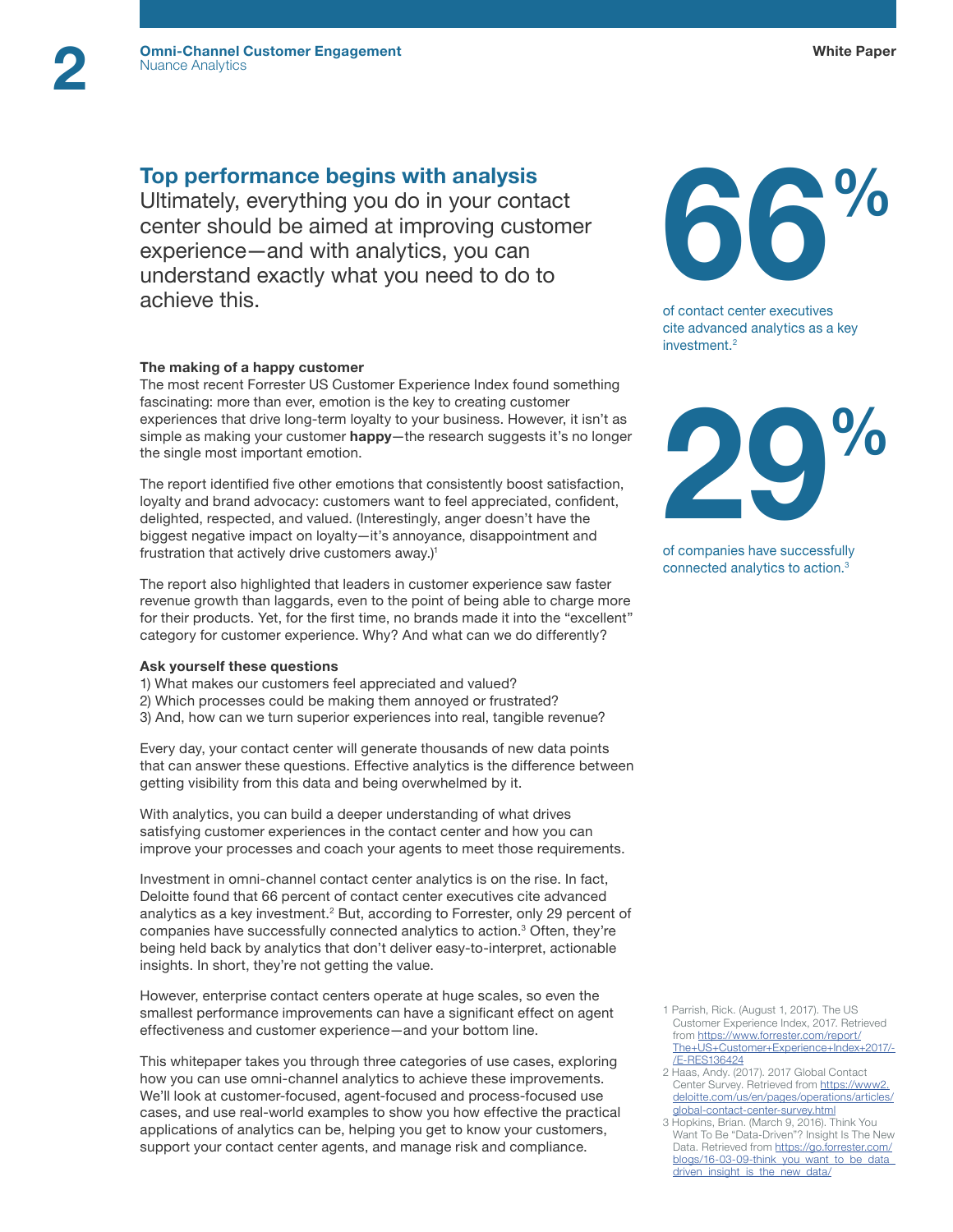## Knowing your customer

#### Understand exactly what your customers want from you—and deliver it every time.

When your customers get in contact with you, understanding what they need—and why they're calling your contact center or typing in your live chat is crucial to delivering efficient, helpful service.

Use omni-channel analytics to monitor your customer interactions, and you'll soon see trends in why they contact you, how the interactions play out, and which actions your agents should take to improve the experience.



In action A utilities company wanted to understand why its customers were getting in touch, what their journey through its service function looked like, and how it followed up with them.

> By using omni-channel analytics to map and optimize interaction pathways, the company boosted its Net Promoter Score by 84 percent—and increased sales conversions by 60 percent.

#### Improve first call resolution

If your first call resolution (FCR) rate is low, customers are far more likely to get frustrated with your company; as Forrester demonstrated, that can be hugely damaging to their loyalty.

Omni-channel analytics can help you improve FCR in several key ways:

- Anticipating why your customer is contacting you—so your agents are prepared
- Guiding customers to the right channel faster, and even to a specific agent
- Helping the agent follow best practices, make required disclosures, request more information and upsell during the contact
- Analyzing the content processes and metadata from each interaction to shape future training and process



In action A business process outsourcer (BPO) used omnichannel analytics to get objective insight into what its top-performing agents did that set them apart.

> By monitoring the effectiveness of specific words and phrases, it identified what worked best and targeted training to teach best practices to its other agents. This led to a 2.8 percent improvement in the company's FCR rate—and a 4 percent increase in its CSAT score.

#### Reduce average handle time

We know that the longer customers are on hold, the more likely they are to get frustrated and hang up—and, if you're consistently keeping them waiting, they're far less likely to engage with your brand. Once you've got them on the call, their frustration is only going to grow if you can't solve their issue quickly.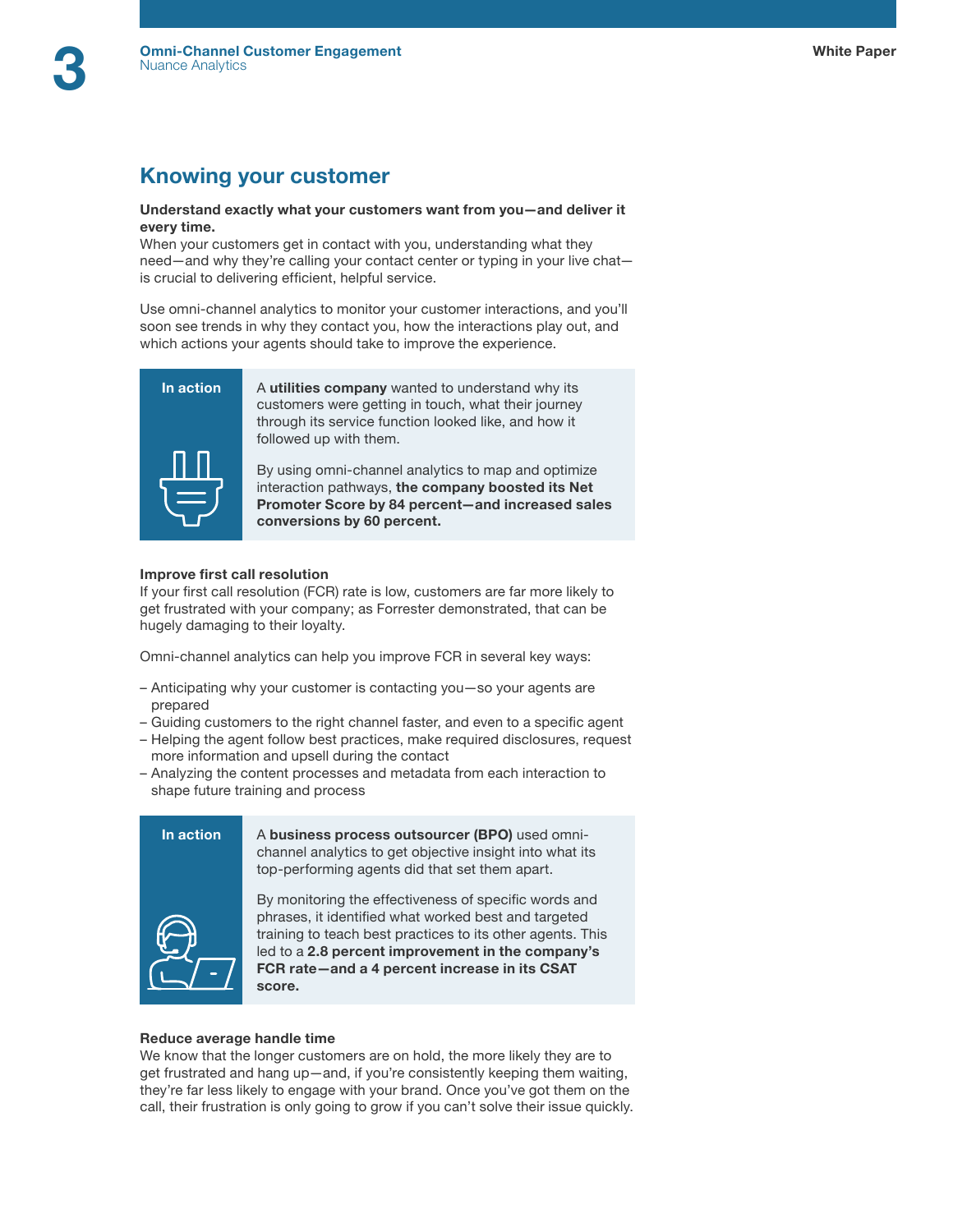Analytics can help you identify the stumbling blocks that are slowing down interactions and keeping your customers on the line without resolving their query.



In action By analyzing its processes before, during and after calls, a mortgage services company identified where agents were spending the most time.

> By simplifying its manual data input process, the company reduced its average handle time by 60 percent, as agents spent less time filling out customer information after calls. In turn, this helped the company increase its daily handled call volume by 82 percent—without hiring extra agents.

#### Identify and prioritize hot leads

Don't give your leads an opportunity to go cold on the line—with analytics, you can analyze your inbound contacts to predict how likely it is they'll commit to a sale.

By identifying your most promising leads, you can prioritize them in the queue—or even route them to your agents with the most effective sales skills.

### Supporting agents in the contact center

#### Identify and promote best practices

What is it that sets your best agents apart from the rest of your contact center? Are your customer service and sales strategies effective? With analytics, you can easily identify what works best and promote best practices throughout your team.

In particular, analytics can monitor speech to give you a clear picture of how the language your team uses during interactions affects the outcomes. By testing for individual words, phrases and sequences, you can track:

- What resonates most strongly with customers
- Which sales techniques work most effectively
- How different agents interact with customers



In action **After using analytics to identify how top-performing** agents interacted with its callers, a debt collection company introduced best-practice gamification as an incentive to improve performance throughout its contact center.

> By encouraging all its agents to follow best practices, the company successfully reduced abandoned calls by 15 percent.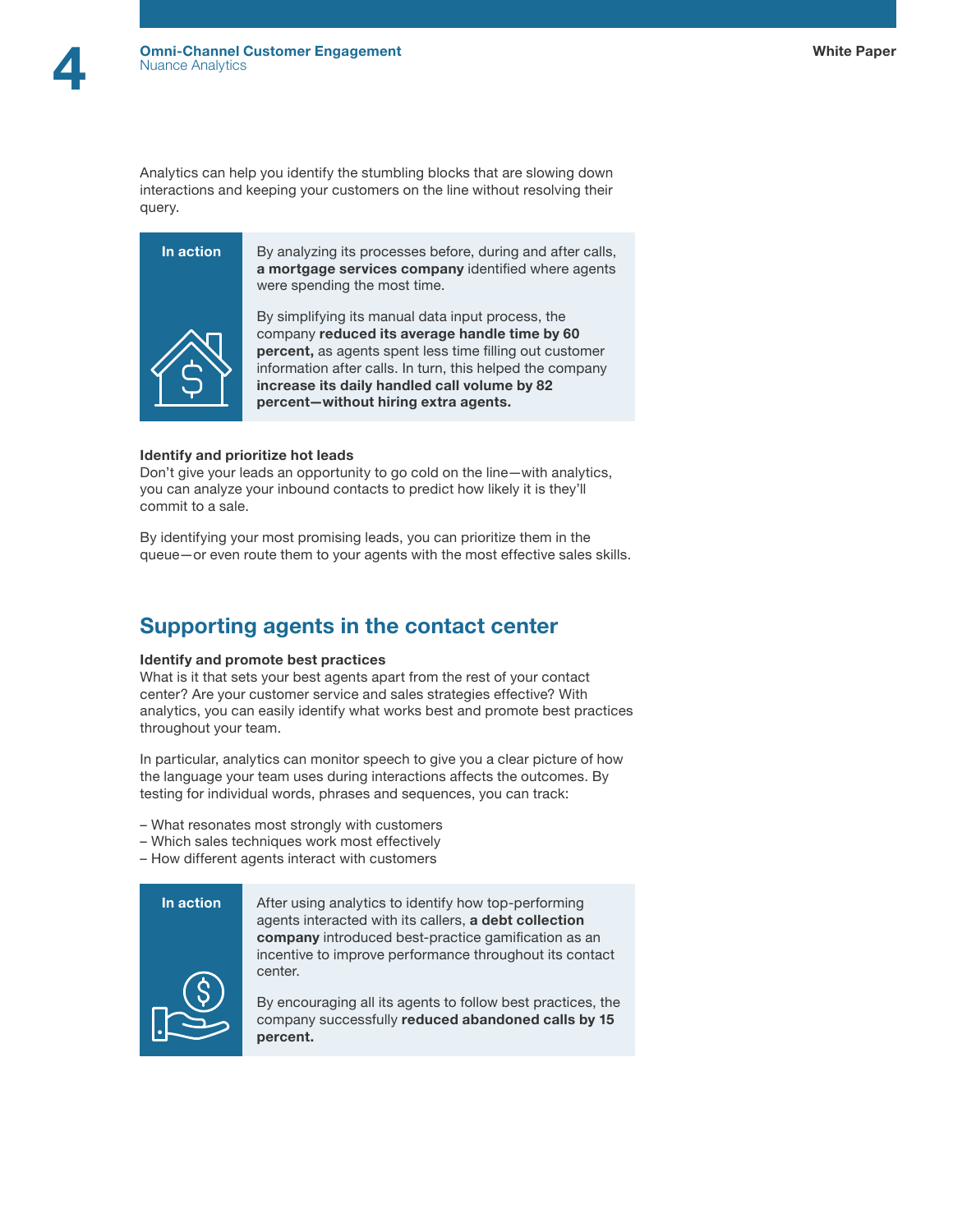#### Onboard new hires faster

When you bring in a new contact center agent, it can take weeks or even months for them to get fully up to speed—and while they're not performing at their best, this can have an impact on customer experiences.

Omni-channel analytics can monitor agent performances to create a detailed, searchable record of everything that happens during customer interactions, and highlight areas for improvement. Using this data, you can customize your onboarding process and help new hires become productive faster.

By putting this information to work through detailed, customizable reports, supervisors get an in-depth understanding of their team. In addition, dedicated self-help portals provide employees access to their own performance metrics and training resources.

#### Create targeted agent training

Effective training isn't just vital for your new hires—there are always chances for experienced employees to improve, and analytics are the ideal support tool.

When you've established your performance metrics, your team's supervisors can use omni-channel analytics to monitor and score every interaction. This gives you a clear idea about what each individual is doing well, and where they might need specific training.



In action After monitoring performance levels using analytics, a travel and leisure company created a new agent training program aimed at increasing employees' satisfaction as well as their skills.

> This boosted employee satisfaction by 26 percent and, in turn, their performance improved, increasing FCR rates by 13 percent and sales by 48 percent.

## Managing risk and ensuring compliance

#### Automate documentation and reduce manual input

If too much of your agents' time is spent filling out customer information, creating reports or transcribing interactions, they won't be able to focus on delivering consistent, effective experiences.

With recording, transcribing, scoring and indexing of customer interactions across all your channels, analytics can automate these basic manual processes.









type



Agent Customer Contact

Date and time

Specific words or phrases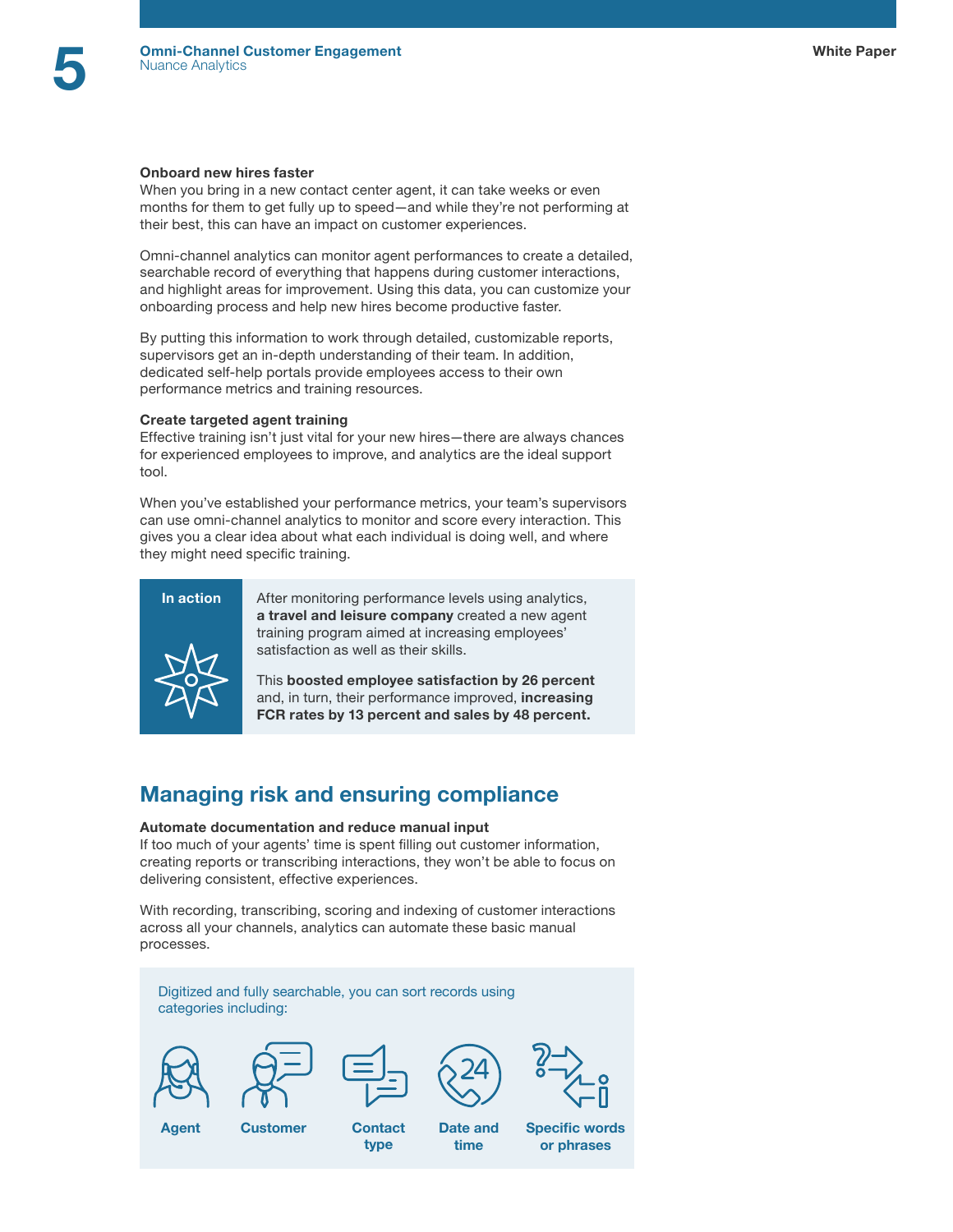#### Automate quality assurance

Quality assurance in contact centers is often spotty at best—with those using manual processes only monitoring around 6 percent of their interactions, which isn't enough to get an accurate picture of how your agents and applications are performing.

With analytics, you can automate the analysis on every single interaction, giving real-time insight and quality control for every channel. You can automatically monitor and score performance to ensure quality is consistent across your contact center.

#### Proactively prevent compliance violations

The same analytics capabilities that enable you to promote best practices among your agents can also help you reduce prohibited practices—so you can avoid compliance violations.

By inputting your industry- or regulation-specific terminology—you can use your analytics' speech monitoring capabilities to identify specifically prohibited words and phrases and automatically trigger prompts if your agents deviate from the script, or if they forget to make any required disclosures.

Advanced analytics solutions can even monitor the emotion in a caller's voice, to alert your agent if they're growing angry or threatening to take action—giving your agent the opportunity to redirect the interaction or bring in a supervisor.



In action Collections agencies often have to deal with irate customers—and complaints and compliance violations are all too common.

> Using analytics for real-time call monitoring, one major agency reduced calls that included 'escalation language' by 15 percent, helping prevent contentious calls from turning into complaints.

#### Detect fraud faster

Fraud, already growing exponentially in digital channels, is expanding to contact centers and voice communications. Because contact centers lack the fraud controls that digital channels do and because they're staffed by humans (required for social engineering attacks), Gartner calls contact centers the "epicenter of vulnerability in many organizations".<sup>4</sup> As a result, organizations ranging from banks and telecommunications companies to governments and airlines are turning to analytics to limit the impacts on their customers, reputations and bottom lines.